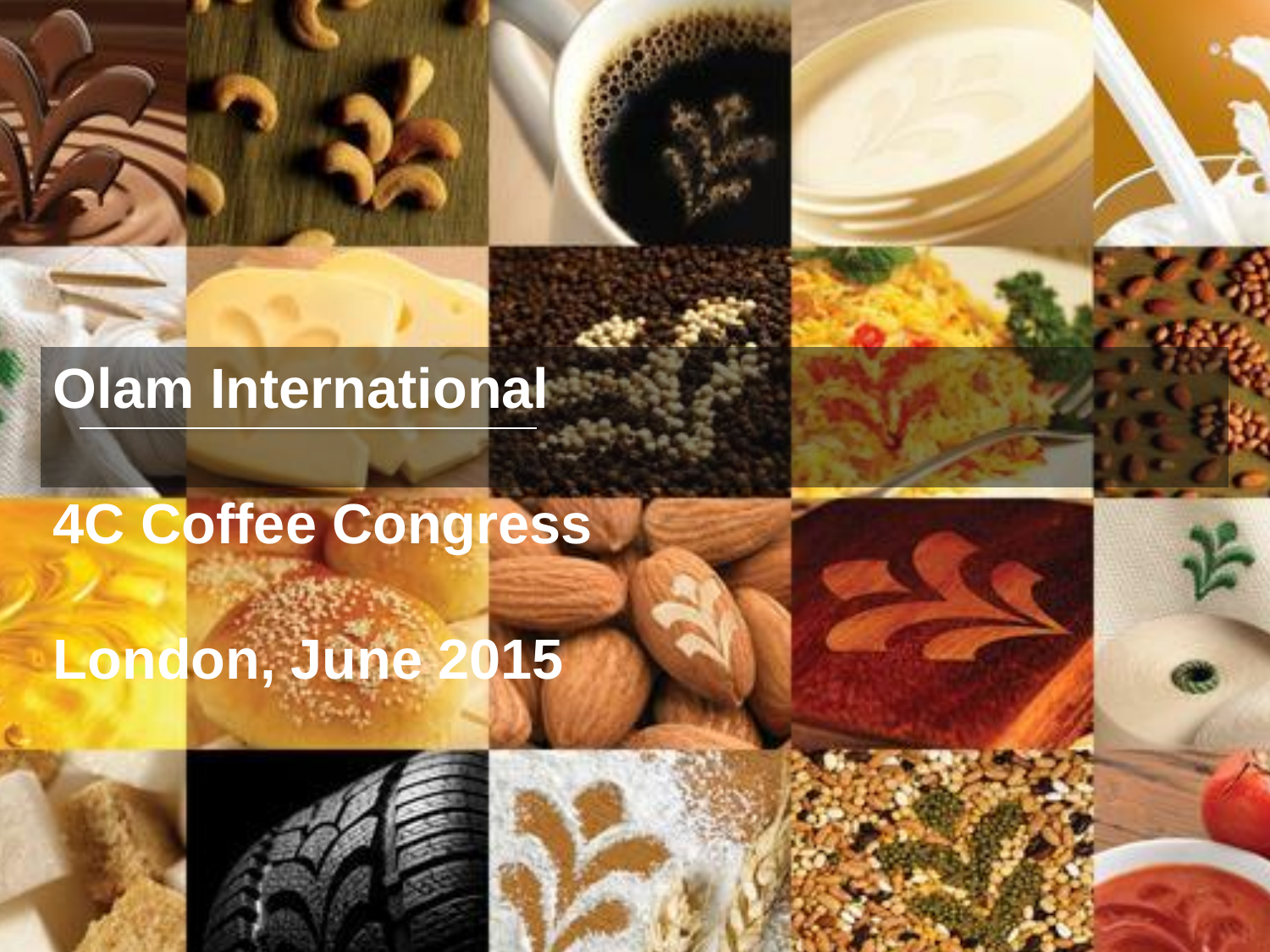### **±15 years of sustainability certification, where do we stand?**

- Certification is market-driven
- Majority of farmers remain on low income despite significant investments
	- Much investment is on compliance, little on income improvement
	- Less productive farmers difficult to reach (e.g. Africa does 10% of global supply, yet only 4% of certified supply)
- Companies have an interest in farmers that can invest and take some risk, poorer farmers are risk averse, yet we rely on them for the bulk of supply
- **The key question is how can we transfer greater monetary value of certification to farmers?**

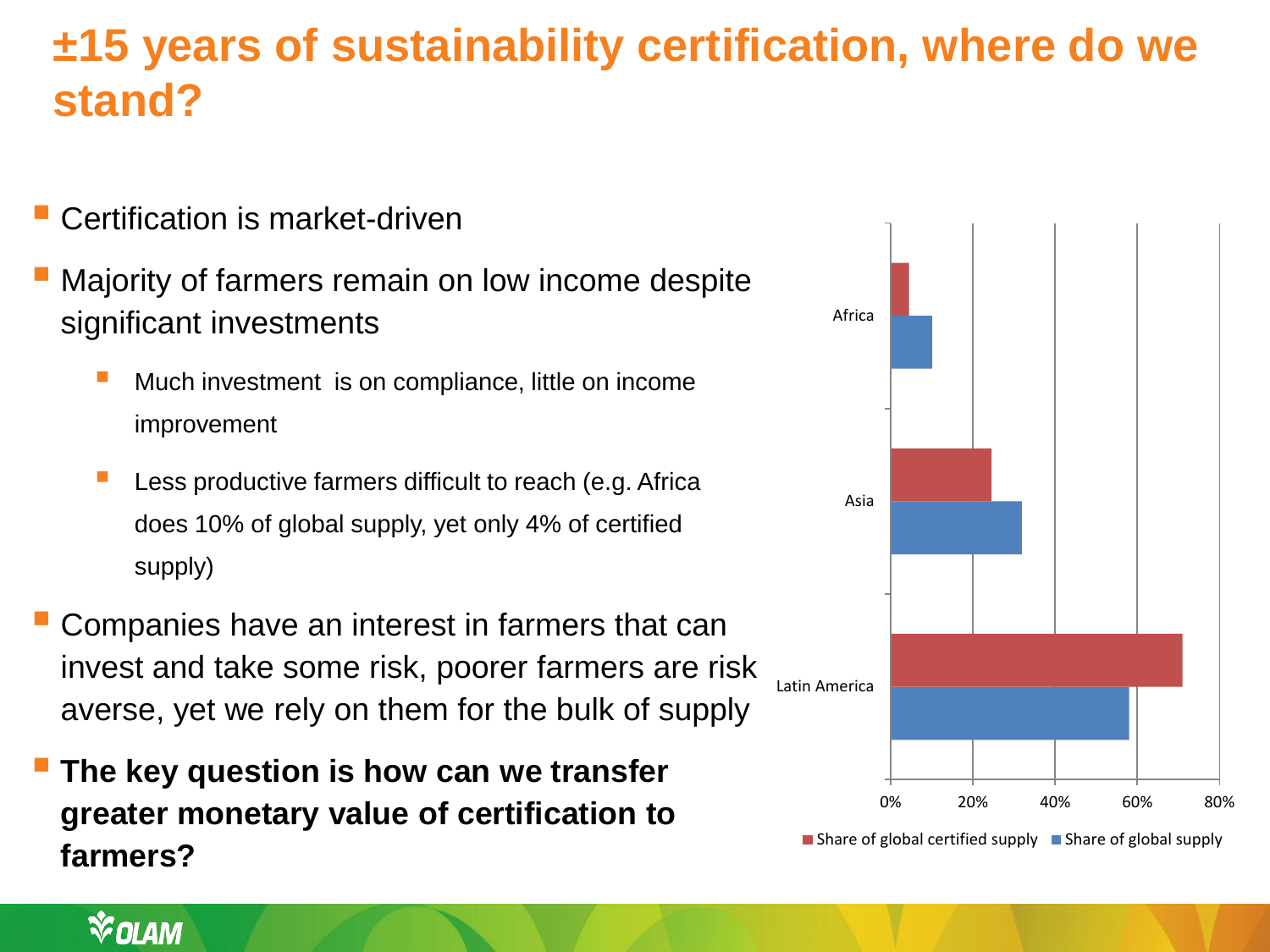### **Olam's point of view**

- Larger-scale partnerships with support from Common Fund for Commodities, IDH, etc can help but cover a small part of supply
- We would like to reduce inefficiencies and costs on the 'sustainability industry' and transfer savings to farmers
- Our approach is to integrate delivery of services to farmers in our supply chains
- The current concern to commodity companies, who are 4C compliant, is how to support the Vision 2020 in a pre-competitive manner ?

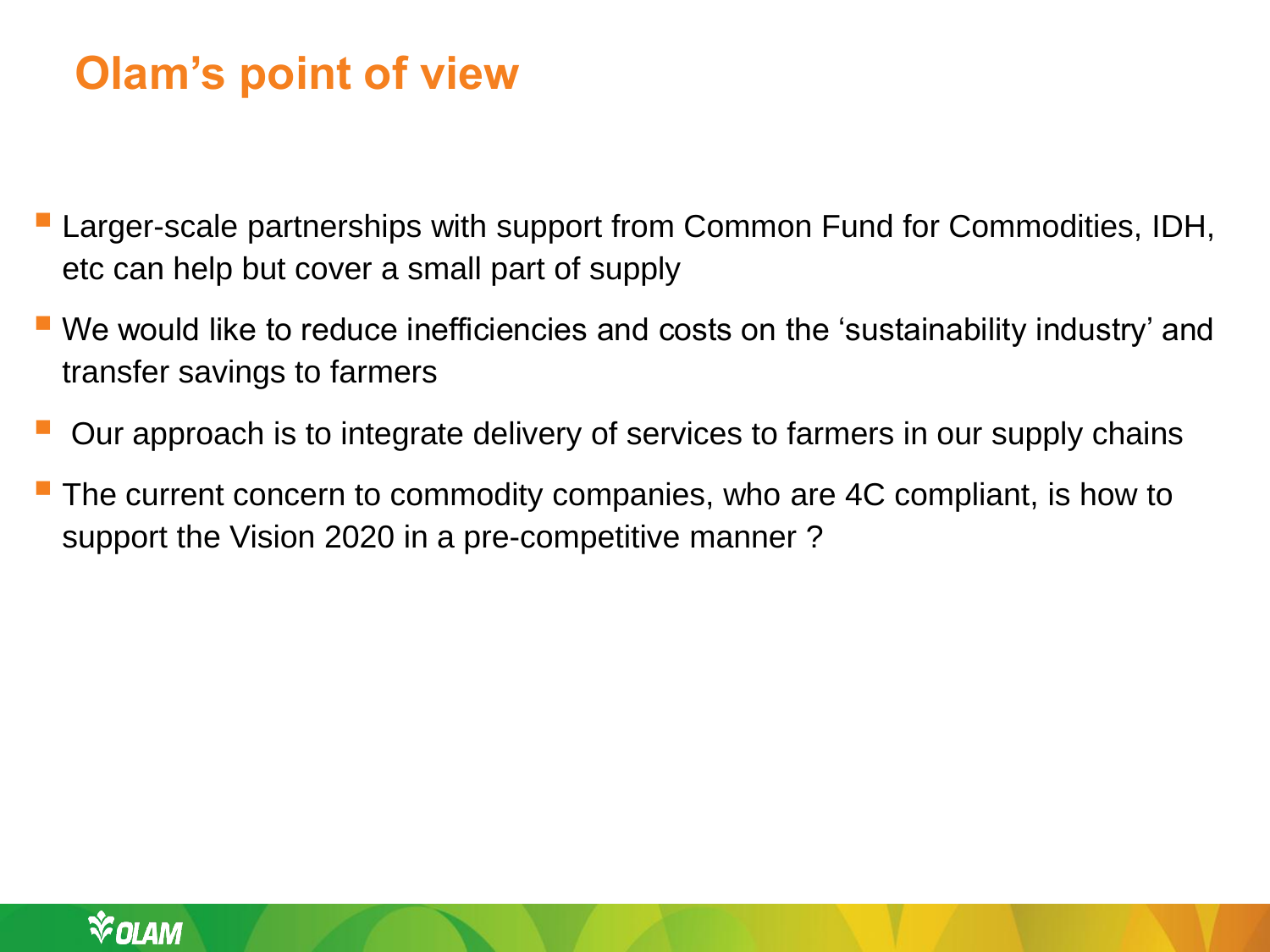### **Farming system adaption to climate change is critical**

- **Poor farmers are risk averse, adapting farming systems carries a short-term risk** to counter a longer-term risk
- By generating more value at farm level, farmers' ability to take risks can be increased
- **Can we transfer coffee related carbon-emission equivalent monetary value from consumers, roasters and traders to farmers to support adaption?**

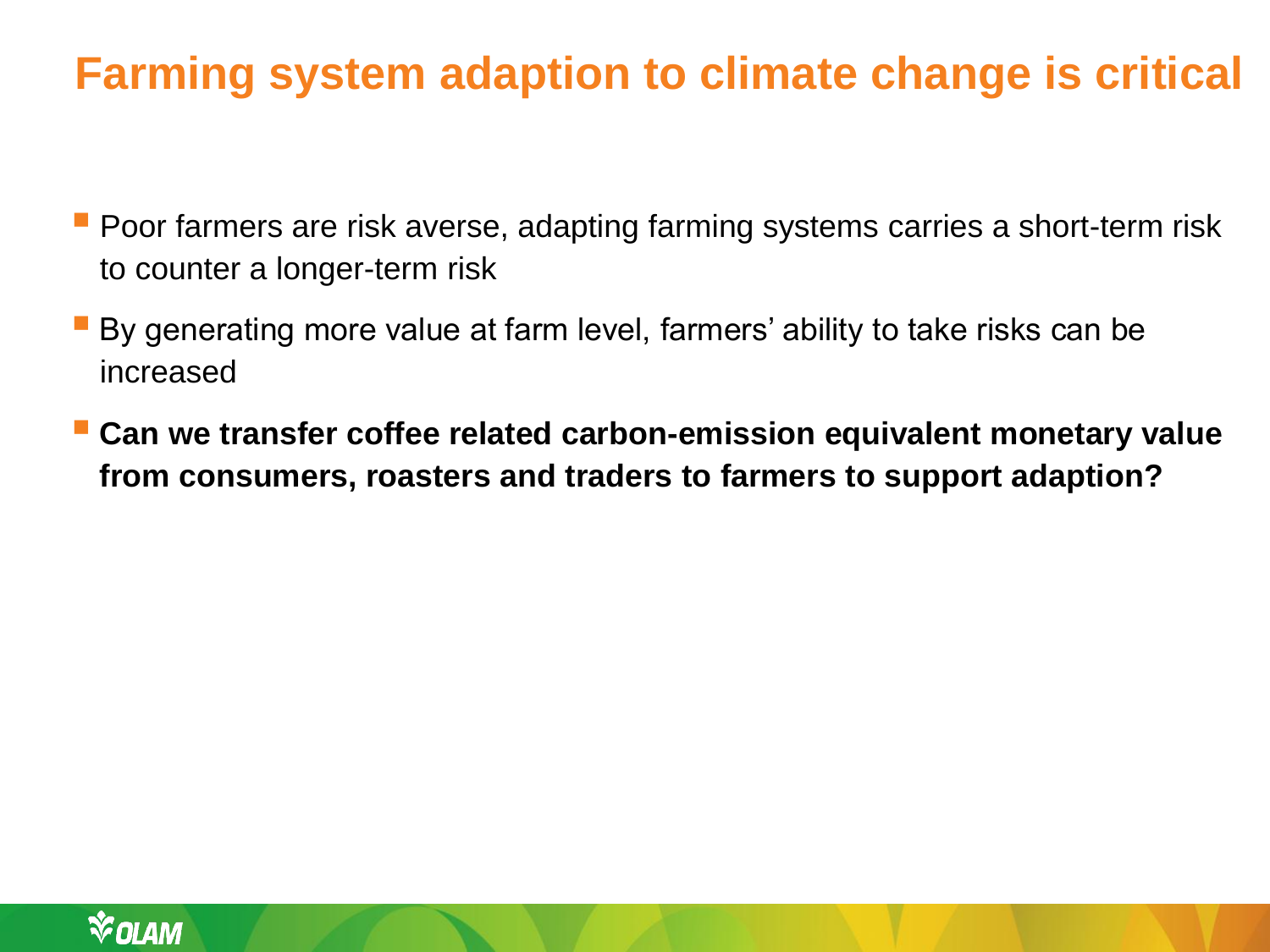### **Olam's point of view**

- We'd like to explore this possibility, farmers emit 20% of the carbon associated with a cup of coffee, yet bear the brunt of climate change effects
- True carbon cost needs to increase and then a real value transfer could occur
- A value transfer will enable farmers to access finance to invest in climate smart agriculture